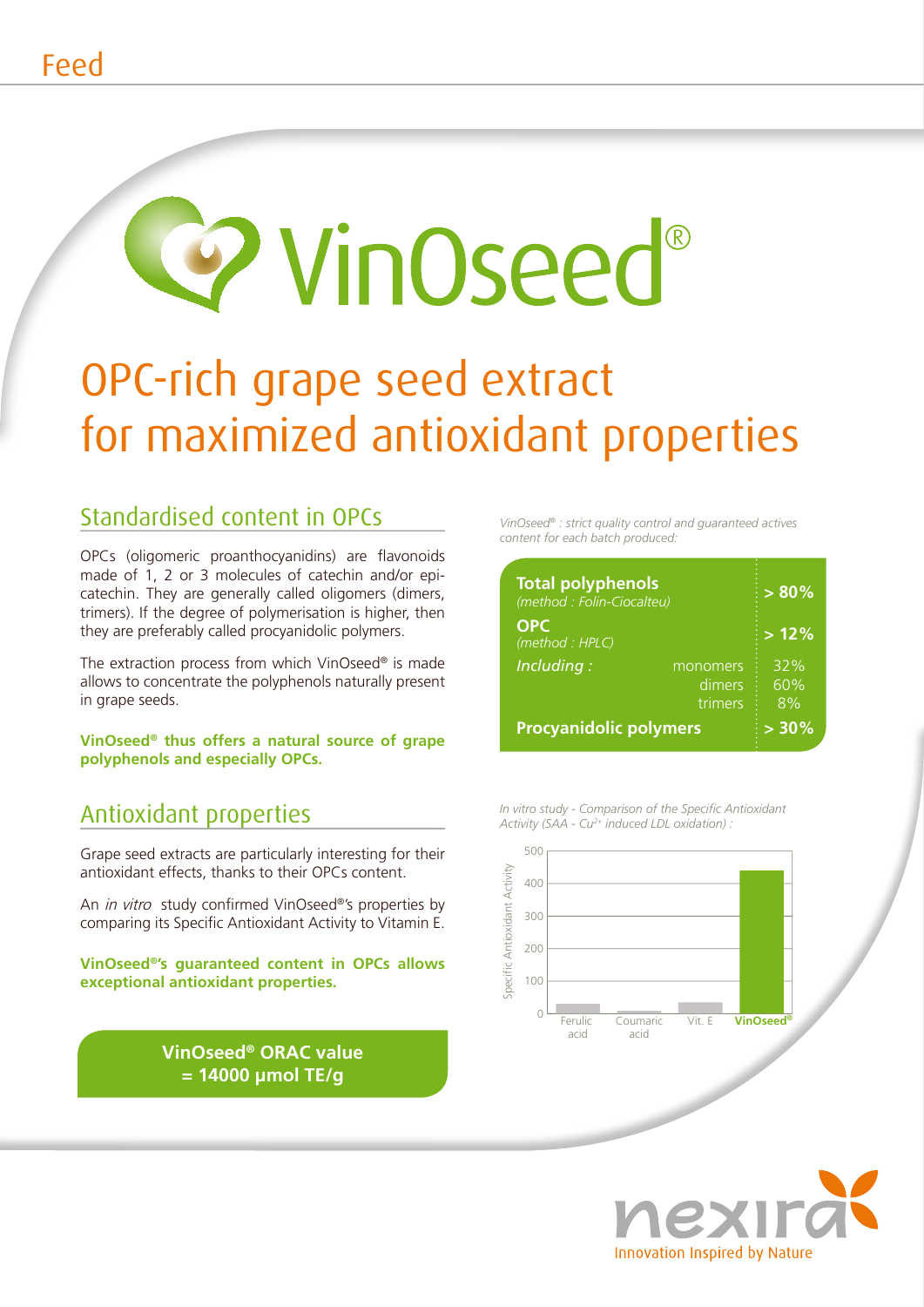

#### Optimal bio-availability

OPCs are particularly bioavailable compounds: thanks to their small size and their low molecular weight, they are easily absorbed and metabolized by the body, for an efficient antioxidant protection.

Furthermore, grape seeds OPCs are actives in both water and fat soluble phases, whereas vitamins are soluble in either one or the other.

Manach C, et al. Review of 97 bioavailability studies. Am J Clin Nutr. 2005. 81:230S-242S.



#### Successfully tested for feed application

The use of VinOseed® as an alternative to Vitamin E was recently evaluated in laying hen. This test confirms the antioxidant properties of our premium grape seed extract.

Study conducted on laying hens (N=72) aged between 59 and 62 weeks.

In vivo study - Evaluation of the antioxidant protection of VinOseed® compared to Vitamin E - KRL Test :



In vivo study - Impact of VinOseed® on the eggs rate compared to Vitamin E:



VinOseed® brings in a strong antioxidant protection comparable to Vitamin E, which allows to maintain high level breeding performance in animals subject to oxidative stress.

#### YOUR CHOICE OF ANTIOXIDANT **FOR FEED APPLICATIONS**

- **Preservation of the organoleptic** and nutritional properties of feed (fat-soluble vitamins, essential fatty acids...)
- **Reduction of free radicals**  $\bullet$ **production** (generated in animals under stressful breeding conditions)
- **Guaranteed natural and French origin**

#### Technical data

- $>$  Solubility :  $>$  95% in water at 1%
- $>$  Stability : 24 months, in a cool and dry place, in original packaging
- > Naturalness & Origin : 100% natural ingredient made of white grape harvested in France.

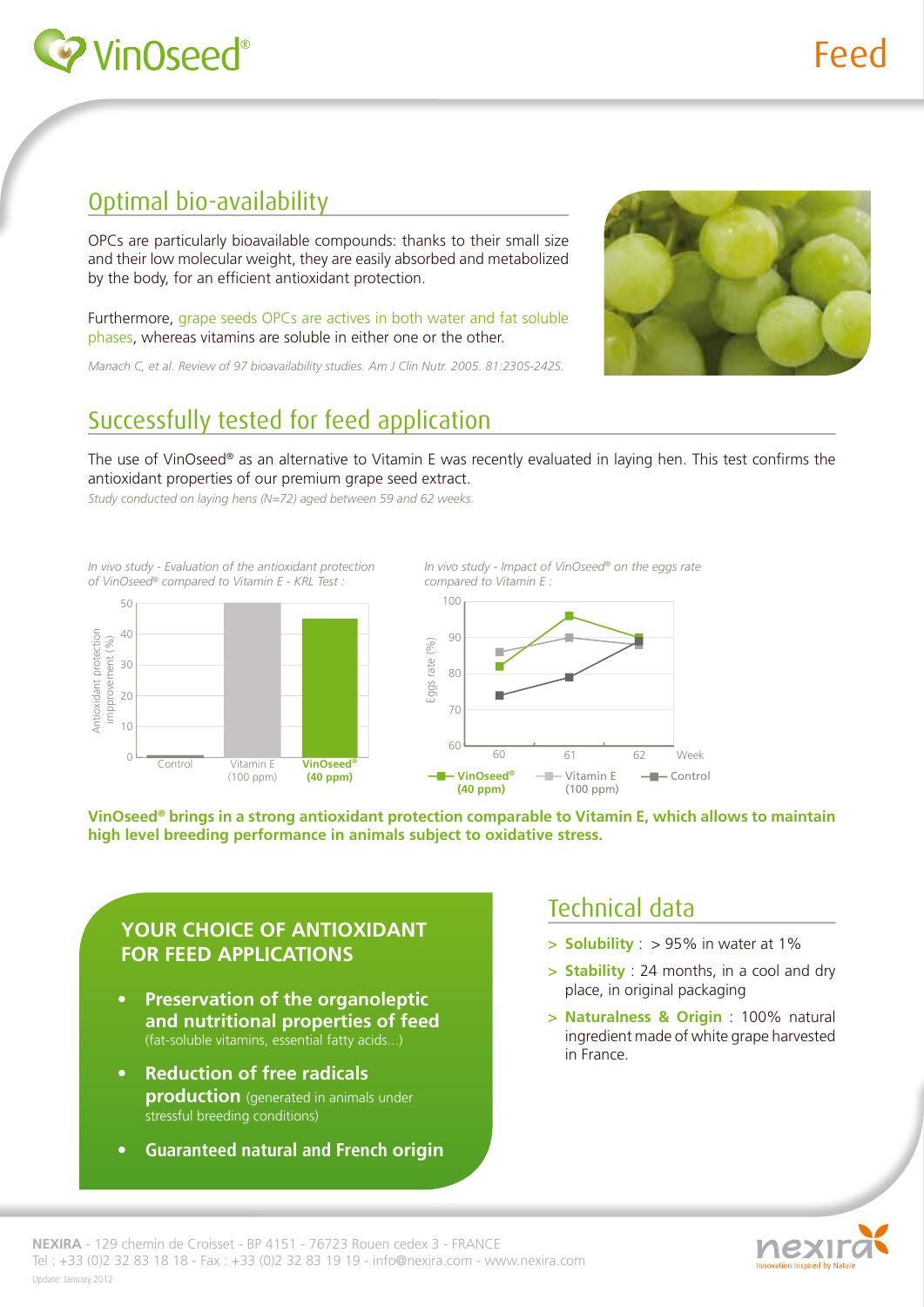

## **Co** VinOseed®

## OPC-rich grape seed extract

**O Exclusive premium raw material** 

- **Guaranteed content in OPCs** 
	- **Efficient antioxidant protection**